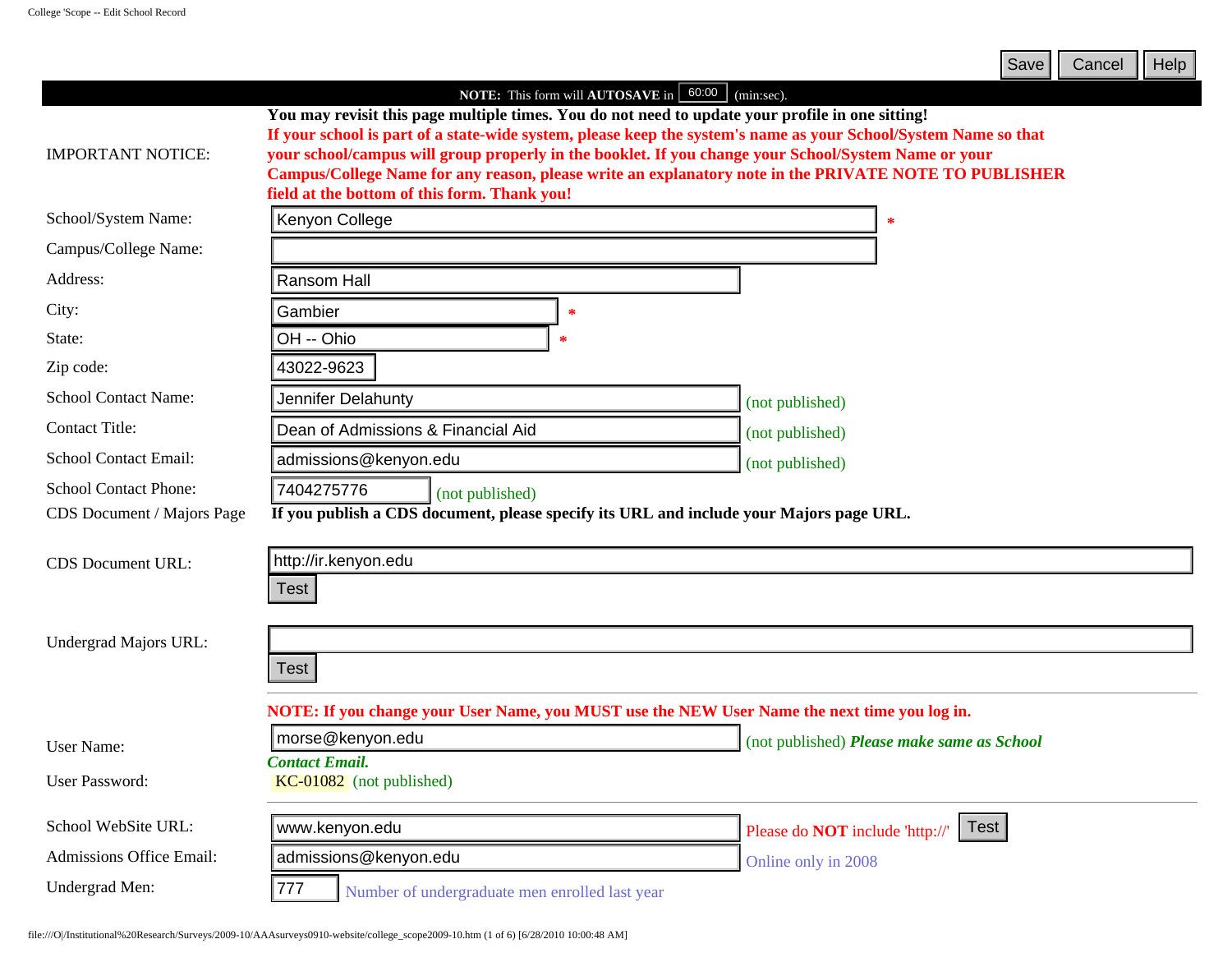| Undergrad Women:             | 841                                                                                                                                                    | Number of undergraduate women enrolled last year      |                                                                                                                                                                                                                                                                                                                                                                                    |  |
|------------------------------|--------------------------------------------------------------------------------------------------------------------------------------------------------|-------------------------------------------------------|------------------------------------------------------------------------------------------------------------------------------------------------------------------------------------------------------------------------------------------------------------------------------------------------------------------------------------------------------------------------------------|--|
|                              | $\Box$ AC=ACT                                                                                                                                          | SA=SAT Reasoning Test                                 | Check no more than 4                                                                                                                                                                                                                                                                                                                                                               |  |
|                              | <b>Entrance Tests. If your</b><br>$\Box$ AE=Academic Evaluation $\Box$ S2=SAT Subject (SAT II)<br>school uses more than 4                              |                                                       |                                                                                                                                                                                                                                                                                                                                                                                    |  |
|                              | $\Box$ AS=ASSET                                                                                                                                        | $\Box$ sc=SCAT                                        | tests, please use **                                                                                                                                                                                                                                                                                                                                                               |  |
| <b>Entrance Tests:</b>       | $\square$ AU=Audition                                                                                                                                  | $\Gamma$ TO=TOEFL                                     | (Contact School) as your                                                                                                                                                                                                                                                                                                                                                           |  |
|                              | $\Box$ CO=COMPASS                                                                                                                                      | $\Box$ or=Other Test(s)                               | fourth Test.                                                                                                                                                                                                                                                                                                                                                                       |  |
|                              | $\Box$ CP=CPAT                                                                                                                                         | WS=Writing Sample/Essay                               | NOTE: N/A cannot be                                                                                                                                                                                                                                                                                                                                                                |  |
|                              | $\Box$ PF=Portfolio                                                                                                                                    | <b>E</b> **=Contact School                            | combined with other tests.                                                                                                                                                                                                                                                                                                                                                         |  |
|                              | $\Box$ $_{\tt PS=PSAT/NMSQT}$                                                                                                                          | $\Box_{N/A=Not}$ Applicable                           |                                                                                                                                                                                                                                                                                                                                                                                    |  |
| <b>SAT Critical Reading:</b> | 674                                                                                                                                                    | Average SAT Reading Score (or mean of Middle 50%)     |                                                                                                                                                                                                                                                                                                                                                                                    |  |
| <b>SAT Writing:</b>          | 672                                                                                                                                                    | Average SAT Writing Score (of mean of Middle 50%)     |                                                                                                                                                                                                                                                                                                                                                                                    |  |
| <b>SAT Mathematics:</b>      | 645                                                                                                                                                    | Average SAT Mathematics Score (or mean of Middle 50%) |                                                                                                                                                                                                                                                                                                                                                                                    |  |
| <b>ACT</b> Average:          | 29.3                                                                                                                                                   | Average ACT Score (of mean of Middle 50%)             |                                                                                                                                                                                                                                                                                                                                                                                    |  |
| Undergrad Scholarships:      | many                                                                                                                                                   | Number of undergraduate scholarships available        |                                                                                                                                                                                                                                                                                                                                                                                    |  |
| Scholarship Total Dollars:   | 20579922<br>Approximate undergraduate scholarship dollars available<br>-OK to qualify, e.g., '\$5 million/sem' or '\$5 million/yr' if not for 4 years. |                                                       |                                                                                                                                                                                                                                                                                                                                                                                    |  |
| Tuition - Resident:          | 39420<br>Append 'm' if includes fees, e.g., 9,700m.                                                                                                    |                                                       |                                                                                                                                                                                                                                                                                                                                                                                    |  |
| Tuition - Non-Res:           | 39420<br>Append 'm' if includes fees, e.g., 9,700m.                                                                                                    |                                                       |                                                                                                                                                                                                                                                                                                                                                                                    |  |
| Annual Room & Board:         | 9500                                                                                                                                                   |                                                       |                                                                                                                                                                                                                                                                                                                                                                                    |  |
| <b>Application Deadline:</b> | 0115<br>MMDD, or 'Roll'                                                                                                                                |                                                       |                                                                                                                                                                                                                                                                                                                                                                                    |  |
| Financial Aid Deadline:      | 0215<br>MMDD, or 'Roll'                                                                                                                                |                                                       |                                                                                                                                                                                                                                                                                                                                                                                    |  |
| Religious Affiliation:       | Non-Denominational                                                                                                                                     |                                                       |                                                                                                                                                                                                                                                                                                                                                                                    |  |
|                              | Cancel<br>Save<br>Help                                                                                                                                 |                                                       |                                                                                                                                                                                                                                                                                                                                                                                    |  |
|                              | Web site for additional majors."                                                                                                                       |                                                       | Terminology for majors varies from school to school. Please select the major descriptions below<br>most closely resemble the UNDERGRADUATE degree programs offered by your school. If<br>majors that are important to your school are missing from our list, please add them to the<br>Additional Majors field below, or add something to the Comments field such as "Please see o |  |

Terminology for majors varies from school to school. Please select the major descriptions below that **most closely** resemble the **UNDERGRADUATE** degree programs offered by **your** school. If majors that are important to your school are missing from our list, please add them to the **Additional Majors** field below, or add something to the **Comments** field such as "Please see our Web site for additional majors."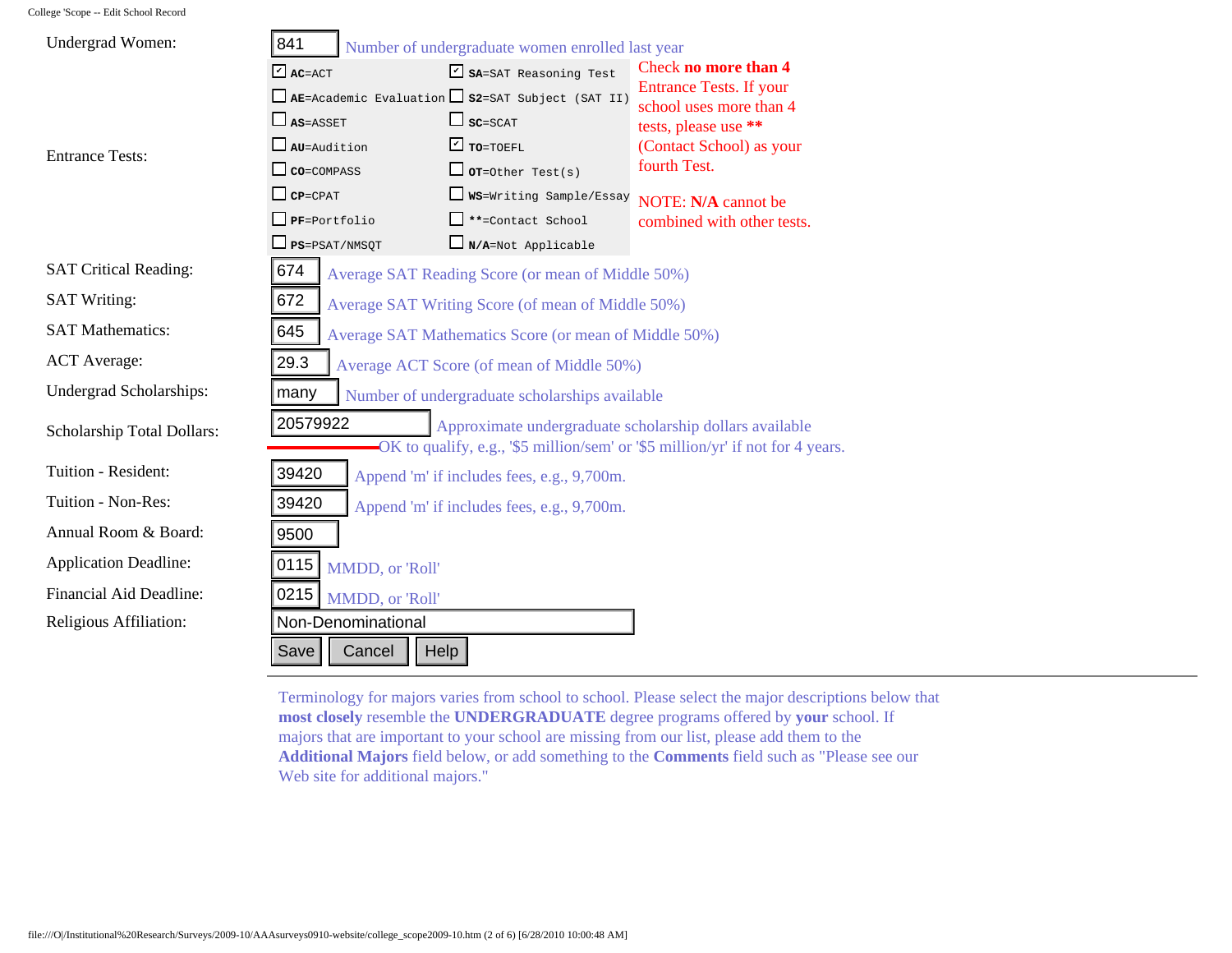**Agriculture** □ Agricultural Production □ Animal Sciences  $\square$  Applied Horticulture & Horticultural Business □ Plant Sciences **Air Force ROTC** □ Air Force ROTC **Architecture & Planning**  $\Box$  Architecture & Planning **Area, Ethnic, Cultural, & Gender Studies** Area, Ethnic, Cultural, & Gender Studies ✔ **Army ROTC** ■ Army ROTC **Arts, Visual & Performing** ■ Dance  $\Box$  Design & Applied Arts □ Fashion Design  $\Box$  Fine & Studio Art  $\Box$  Graphic Design  $\blacktriangleright$  Music **□** Theater Arts **Biological & Biomedical Science**  $\blacktriangleright$  Biochemistry, Biophysics, & Molecular Biology **□** Biology, General  $\square$  Biomedical Technology  $\square$  Biotechnology ■ Botany  $\Box$  Cell Biology & Anatomical Sciences Ecology, Evolution, & Related Sciences  $\Box$  Environmental Biology **□** Genetics  $\Box$  Medical Microbiology and Bacteriology **□** Physiology, Pathology, & Related Sciences Zoology ✔ **Business**  $\Box$  Accounting & Finance  $\Box$  Actuarial Science  $\square$  Business & Managerial Economics **History** History (General) ✔  $\Box$  U.S. History **Law & Legal Studies**  $\Box$  Law & Legal Studies **□** Prelaw Studies **Liberal Arts & Sciences, General Studies, & Humanities**  $\Box$  Liberal Arts & Sciences, General Studies, & Humanities **Library Science** □Library Science **Math & Statistics**  $\Box$  Math & Statistics **Mechanic & Repair Technologies**  $\square$  Mechanic & Repair Technologies **Military**  $\Box$  Military **Multi/Interdisciplinary Studies**  $\Box$  Multi/Interdisciplinary Studies Marine Science **Natural Resources & Conservation** Natural Resources & Conservation  $\Box$  Forest Management **Navy ROTC** □ Navy ROTC **Parks, Recreation, & Fitness** □ Parks, Recreation, & Fitness **Personal & Culinary Services**  $\Box$  Cosmetology & Related Services □ Culinary Arts & Related Services

file:///O|/Institutional%20Research/Surveys/2009-10/AAAsurveys0910-website/college\_scope2009-10.htm (3 of 6) [6/28/2010 10:00:48 AM]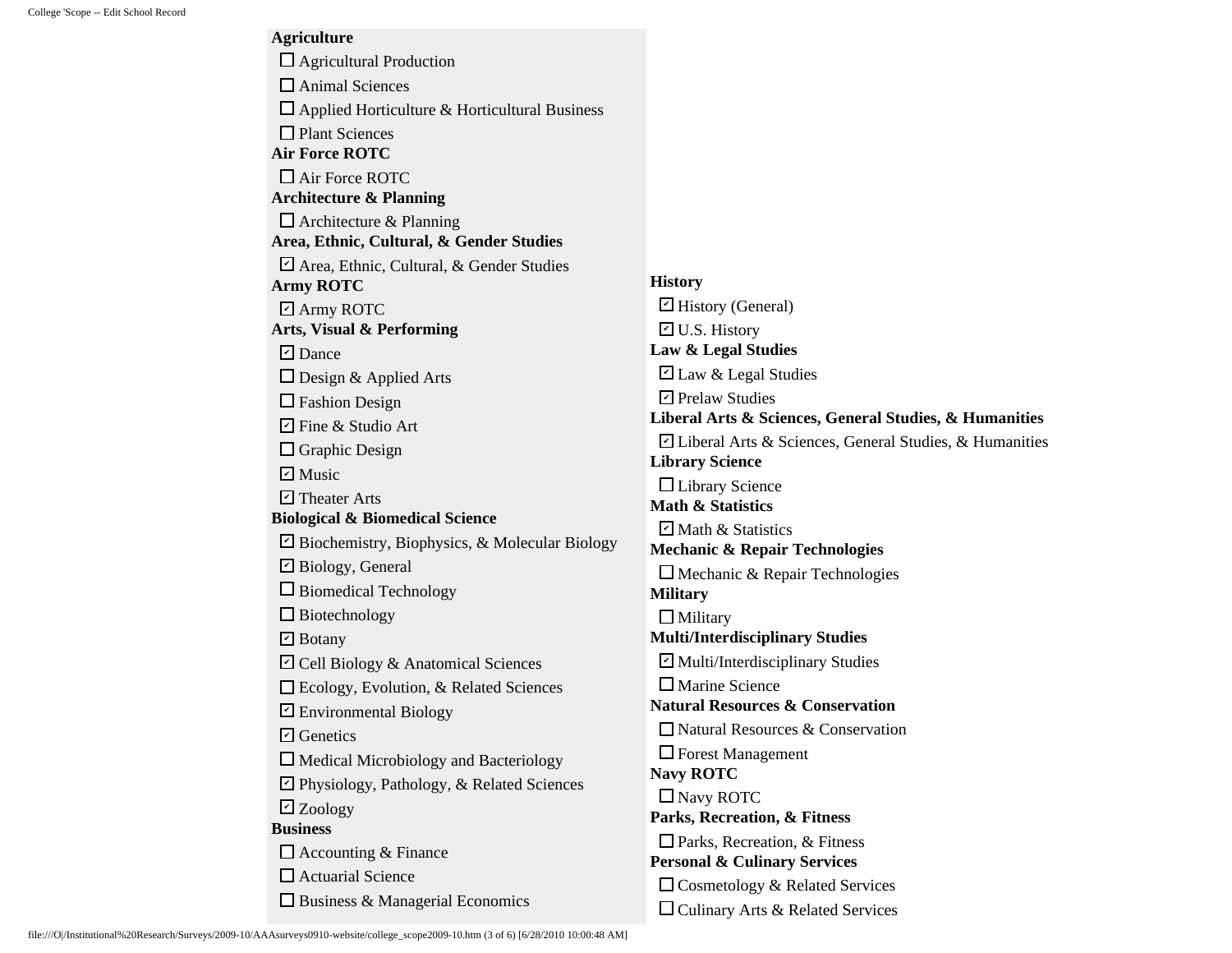Undergraduate Majors:

| $\Box$ Business Communications                 | $\Box$ Funeral Service & Mortuary Science                                      |
|------------------------------------------------|--------------------------------------------------------------------------------|
| $\Box$ Business Management & Administration    | Philosophy & Religion                                                          |
| $\Box$ Business Support & Assistant Services   | $\Box$ Philosophy & Religion                                                   |
| Business, General                              | <b>Physical Sciences</b>                                                       |
| $\Box$ Finance/Banking                         | $\Box$ Astronomy                                                               |
| Hotel & Motel Management                       | $\Box$ Atmospheric Science & Meteorology                                       |
| $\Box$ Human Resources                         | □ Chemical and Physical Oceanography                                           |
| $\Box$ Insurance                               | $\boxdot$ Chemistry                                                            |
| $\Box$ International Business                  | $\Box$ Geosciences                                                             |
| $\Box$ Management Information Systems          | $\Box$ Physics                                                                 |
| $\Box$ Management Science                      | <b>Precision Production Trades</b>                                             |
| $\Box$ Real Estate                             | $\Box$ Precision Production Trades<br><b>Psychology</b>                        |
| $\Box$ Restaurant & Food Services Management   | $\Box$ Psychology                                                              |
| $\square$ Sales and Marketing                  | □ Clinical Psychology                                                          |
| $\Box$ Tourism & Travel Management             | $\Box$ Cognitive Psych. & Psycholinguistics                                    |
| <b>Communication &amp; Journalism</b>          | $\Box$ Community Psychology                                                    |
| $\Box$ Communications & Journalism             | $\Box$ Counseling Psychology                                                   |
| $\Box$ Journalism                              |                                                                                |
| $\Box$ Radio & Television                      | □ Developmental Psychology<br>$\Box$ Educational Psychology                    |
| <b>Communications Technologies</b>             |                                                                                |
| $\Box$ Communications Technologies             | ☑ Experimental Psychology                                                      |
| $\Box$ Photographic, Film, & Video Technology  | $\Box$ Family Psychology                                                       |
| <b>Computer &amp; Information Sciences</b>     | $\Box$ Forensic Psychology                                                     |
| $\Box$ Computer & Information Sciences         | $\Box$ Indust. & Org. Psychology                                               |
| $\Box$ Artificial Intelligence & Robotics      | $\Box$ Psychobiology                                                           |
| $\Box$ Computer Science                        | $\square$ School Psychology                                                    |
| <b>Construction Trades</b>                     | $\Box$ Social Psychology<br><b>Public Administration &amp; Social Services</b> |
| $\Box$ Construction Trades<br><b>Education</b> | $\Box$ Public Administration & Social Services                                 |
| $\Box$ Education                               |                                                                                |
|                                                | □ Community Organization & Advocacy<br>$\Box$ Human Services                   |
| $\Box$ Education Administration & Supervision  |                                                                                |
| $\Box$ Education, Specific Levels & Methods    | $\Box$ Public Administration                                                   |
| $\Box$ Education, Specific Subject Areas       | $\Box$ Public Policy Analysis                                                  |
| $\Box$ Physical Education Teaching & Coaching  | $\Box$ Social Work<br><b>Science Technologies</b>                              |
| $\Box$ Special Education                       | $\Box$ Biology & Biotech Lab Tech                                              |
| Technology & Industrial Arts Education         |                                                                                |
| <b>Engineering</b>                             | $\Box$ Chemical Technology                                                     |
| $\Box$ Engineering                             | $\Box$ Industrial Radiologic Technology                                        |

file:///O|/Institutional%20Research/Surveys/2009-10/AAAsurveys0910-website/college\_scope2009-10.htm (4 of 6) [6/28/2010 10:00:48 AM]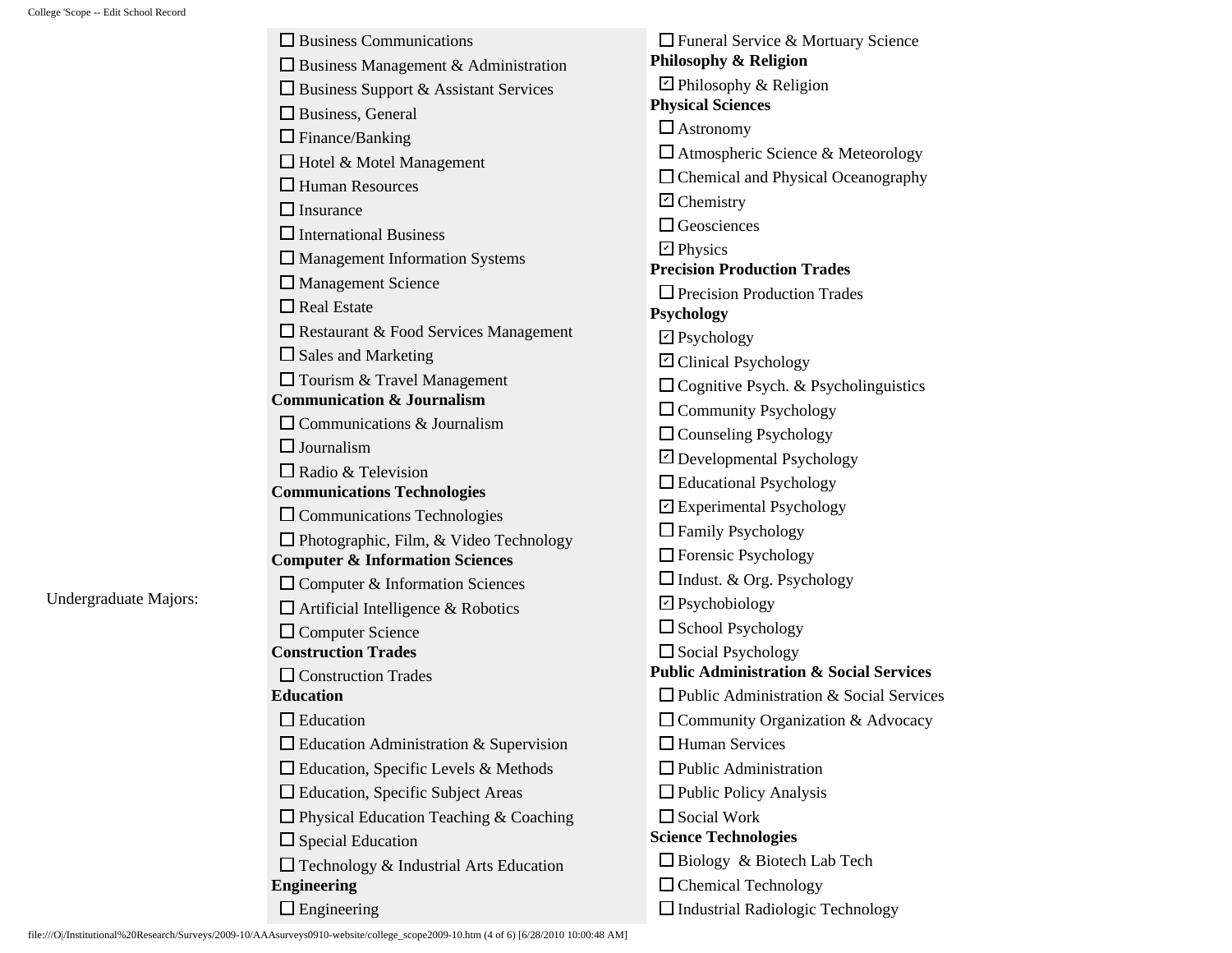| <b>Engineering Technologies</b>                           | $\Box$ Nuclear Technology                            |
|-----------------------------------------------------------|------------------------------------------------------|
| $\Box$ Engineering Technologies                           | $\Box$ Science Technology                            |
| $\Box$ Drafting & Design                                  | <b>Security and Protective Services</b>              |
| $\Box$ Environmental Control Technologies                 | $\square$ Security and Protective Services           |
| <b>English Language &amp; Literature</b>                  | $\Box$ Corrections                                   |
| $\Box$ English Language & Literature                      | $\Box$ Criminal Justice                              |
| $\triangleright$ Creative Writing                         | $\Box$ Emerg Mgt/Homeland Security                   |
| $\boxdot$ English                                         | $\Box$ Fire Protection & Safety Tech                 |
| □ Speech & Rhetorical Studies                             | $\Box$ Forensic Science                              |
| <b>Family &amp; Consumer Sciences</b>                     | $\Box$ Law Enforcement Administration                |
| $\Box$ Family & Consumer Sciences                         | $\Box$ Police Science                                |
| $\Box$ Apparel & Textiles                                 | <b>Social Sciences</b>                               |
| $\Box$ Human Dev, Family Studies, & Child Care            | $\square$ Social Sciences                            |
| Foreign Languages, Literatures, & Linguistics             | $\Box$ Anthropology                                  |
| $\Box$ Languages, Literatures, & Linguistics              | $\Box$ Archaeology                                   |
| American Sign Language (ASL)                              | $\Box$ Cartography                                   |
| $\Box$ Classics                                           | $\Box$ Criminology                                   |
| $\triangleright$ East Asian Languages                     | $\Box$ Economics                                     |
| $\boxdot$ Germanic Languages                              | $\Box$ Geography                                     |
| $\Box$ Lang Interpretation & Translation                  | $\triangleright$ Political Science & Government      |
| $\Box$ Linguistics                                        | $\boxdot$ Sociology                                  |
| $\Box$ Native American Languages                          | <b><math>\Box</math></b> U.S. Government & Politics  |
| $\triangleright$ Romance Languages                        | $\Box$ Urban Studies                                 |
| $\Box$ Slavic, Baltic, & Albanian Lang.                   | <b>Theological Studies &amp; Religious Vocations</b> |
| <b>Health Professions &amp; Related Clinical Sciences</b> | $\Box$ Theological Studies & Religious Vocations     |
| $\Box$ Allied Health & Med Assisting Svcs                 | $\Box$ Bible Studies                                 |
| $\Box$ Allied Health Diagnosis, Intervention, & Treatment | $\Box$ Ministry                                      |
| $\Box$ Athletic Training                                  | $\Box$ Religious Education                           |
| $\Box$ Chiropractic                                       | $\Box$ Sacred Music                                  |
| Clinical Laboratory Science                               | $\Box$ Theology                                      |
| $\Box$ Communication Disorders                            | $\Box$ Youth Ministry                                |
| $\Box$ Dental Assisting                                   | <b>Transportation &amp; Materials Moving</b>         |
| $\Box$ Dental Hygiene                                     | $\Box$ Transportation & Materials Moving             |
| $\Box$ Dental Lab Tech                                    | $\Box$ Air Traffic Control                           |
| $\Box$ Health & Medical Administration Services           | $\Box$ Air Transportation                            |
| $\Box$ Massage Therapy                                    | $\Box$ Aviation Management                           |
| $\Box$ Mental & Social Health Services                    | $\Box$ Construction Equipment Operation              |
| $\Box$ Nursing                                            |                                                      |

file:///O|/Institutional%20Research/Surveys/2009-10/AAAsurveys0910-website/college\_scope2009-10.htm (5 of 6) [6/28/2010 10:00:48 AM]